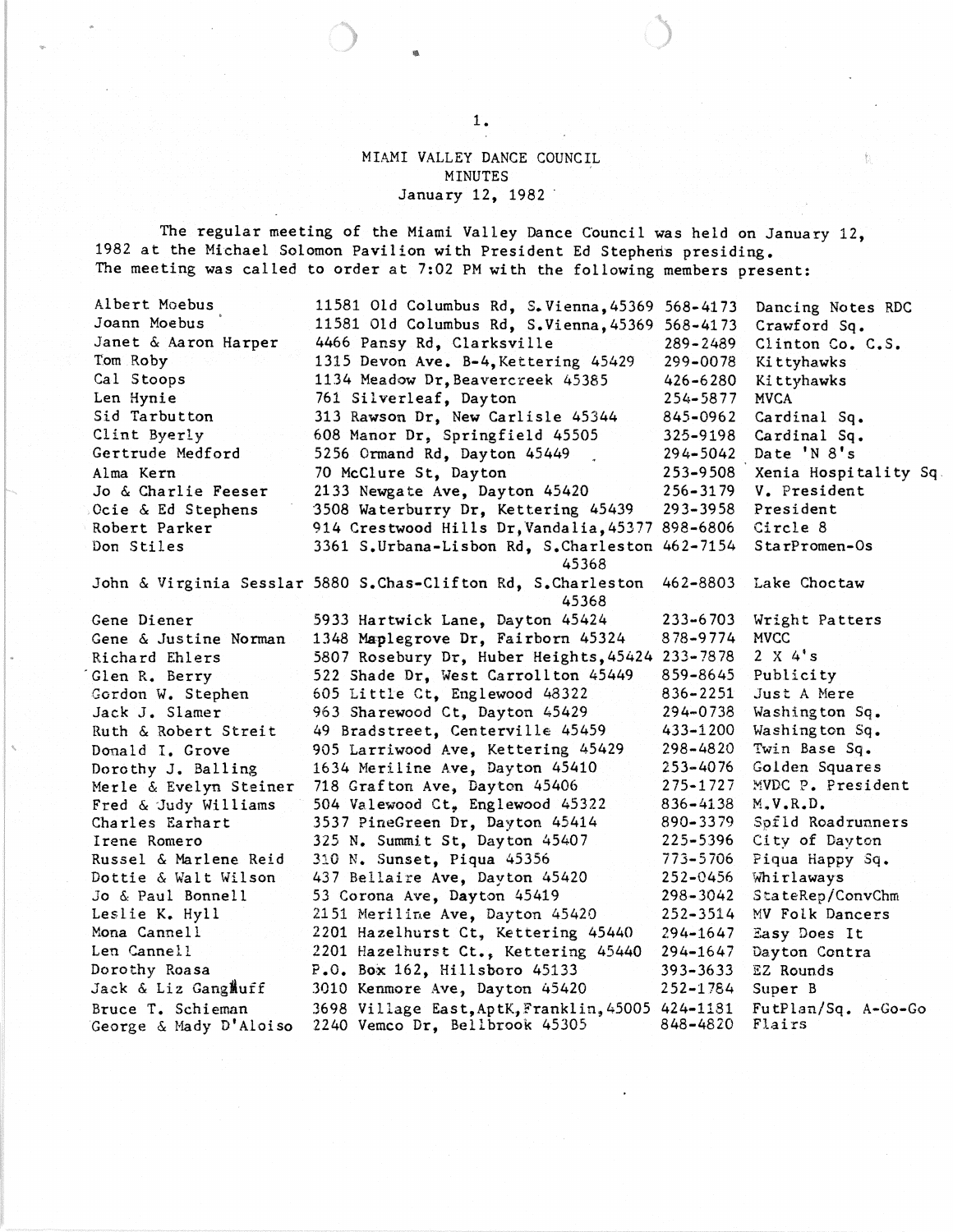George & Pat Baver Dale H. & Marge Ranft Dick & Marge Krichbaum 2534 Casey Dr, Springfield 339-3416 Chas. & Corrine Starkey 1520 Torrence, Springfield 339-2648 Cecil & Marge Hartis Dale Williamson Betty French Gertrude & Ted Schaefer 2019 Fauver Ave, Dayton 45420 253-2596 Charlotte N. Campbell 2165 Knoll Dr, Dayton 45431 426-4585<br>1232 Dellinger Dr. Fairborn 45324 878-5416 1232 Dellinger Dr, Fairborn 45324 58 W. Ridgeway Rd, Centerville,45459 433-6129 9875 PleasantPlainRd, Brookville, 45309 833-5680 5207 Weddington Dr, Dayton 45426 837-3530<br>2019 Fauver Ave, Dayton 45420 253-2596 865 Meadow Lane, Troy 45373 335-2183 State Corp Rep Shooting Stars S' Allemande S'Allemande Adventure Sq/Trustee  $Culli-Q's$ Editor Treasurer MVDC Secretary

President Stephens welcomed all the new representatives to the Council. He then introduced the officers and Board members for 1982.

The minutes of the November 10, 1981 meeting were approved as read.

TREASURER'S REPORT - Treasurer Gert Schaefer reported a balance on December 31, 1981 of \$42,950.25 with \$6,941.94 in General Operating Fund, \$33,508.31 in the Building Fund and  $$2,500.$  in escrow for the 1982 Convention. The report was filed for audit.

LESSON CLASSES - Vice President Charlie Feeser announced that at the January 11 Extended Basics class 15 squares were present as well as a good turnout of angels, which is always appreciated. This class will run through April 5 with Graduation on the same date. All clubs of the Council are invited to be present at the Graduation to invi te the new dancers to their club dances. The Mainstream class will begin the following week on April 12. Flyers will be available soon.

A lengthy discussion then followed on the subject of special dances held for new dancers. Len Hynie, representing the Callers Association, requested that the Callers Association be given the responsibility for these dances, that more dances be provided, that a small fee be charged for the dance, and that the proceeds be used by the Association to bring in Caller Coaches for clinics for the callers in the Council. It was pointed out that this plan not only will benefit the callers but will also improve the proficiency of the new dancers. Walt Wilson moved that the callers take over the special dances for lesson class members after the February 28th dance and that they can charge for these dances and the proceeds be used for caller clinics. Evelyn Steiner seconded the motion. The motion carried.

NEWSLETTER - Editor Betty French reminded Reps that the deadline for articles for the newsletter is the 20th of the month in which the Council meeting is held. The newsletter is printed by the City of Dayton at a cost of about \$200 an issue. The question was raised as to whether the Council should take over the cost of printing the newsletter. No action was taken. Clubs needing more copies of the newsletter should notify Betty. An effort is being made to get the newsletter out at the beginning of the month.

CONVENTION ~ Paul Bonnell reported that reservations and registrations for the 1982 Convention are running ahead of any convention we have had. It looks like we could break previous records if the present trend continues. The convention committee has a goal of 100% registration of all MVDC club members at the convention. This does not mean that every member of your club would have to be registered for the entire convention. If they register for Friday night, or Saturday or Sunday, they have registered for the convention and it counts. Those who belong to more than one club can be counted for all clubs as being registered. On Saturday night recognition is given all clubs throughout the state who are 100% registered.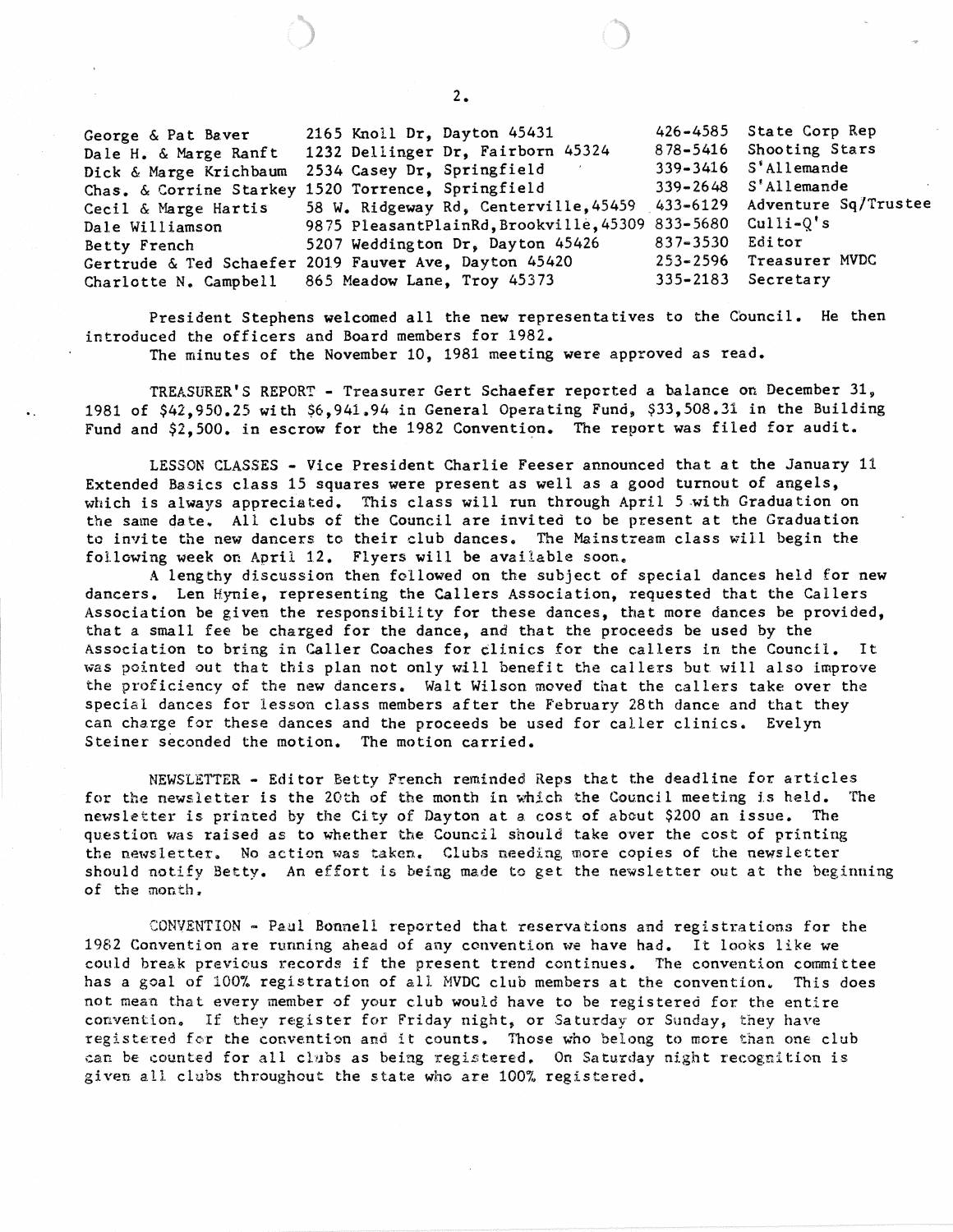The travel schedule for convention publicity will be quite heavy between now and April.

Quilts are being made to be used for door prizes. The quilt squares have been made by dancers from several clubs. Quilting "bees" are being held every Tuesday, Wednesday, and Thursday, 10:00 A.M. - 3:00 P.M. at the PaviLion until they are finished. Anyone who can is encouraged to come help out on the quilting.

Bids for the 1988 and 1989 Conventions should be placed at the Feoruary·1, 1982 meeting of the State Corporation. It was moved by Cecil Hartis and seconded by Richard Ehlers that MYDC bid on the 1988 Convention. After 1984 the Bonnell's plan to retire from convention planning so new chairpersons will have to be chosen for the 1988 convention. Convention Center and hotel space have already been tentatively reserved for 1988.

Glen Berry, Convention Publicity Chairman, gave each club rep printed information about the 20 dances and festivals to be visited to publicize the convention. This schedule runs from February 5 to April 25. Suggestions for making speeches about the convention were also given. 'This information will also be included for the forthcoming MYDC NEWS.

Nominations for 1982 Honor Couple must be received by the March 9th MYDC meeting. Each club is encouraged to make a nomination by submitting the names and a resume of their contributions to Secretary, Charlotte N. Campbell, 865 Meadow Lane, Troy, 45373. The nomination does not have to be a couple. It may be a single or even someone who is not a dancer but who has made a contribution to dancing in the MVDC area.

A question was raised if there are any restrictions at the "Convention against women dancing the man's part. Paul and Jo Bonnell assured the group that there are no restrictions by the Convention except that those who attend the Convention be dancers  $-$  The Convention is for everybody to come and have a good time.

Paul Bonnell stressed the need for volunteers at the Convention. There will be a meeting in February of club Convention reps. to begin recruiting volunteers from the clubs.

The levels of square dancing at the Convention will be: Basic; Mainstream; Mainstream Plus; A1 & A2; National Challenge. There will be rounds, advanced rounds; Contra; Introduction to Heritage, and clogging. There will be a Style Show and a sewing room.

In 1984 the Honor Couple to be chosen will be the Quarter Century Honor Couple. This will be an honor for persons who have made substantial contributions to dancing over the past years. Persons who have been chosen previously for the yearly honor may be considered for the recognition also.

Jo and Paul Bonnell-were commended by the President for their contributions to and leadership in planning successful State Conventions since 1970.

FUTURE PLANNING - Bruce Schieman, Future Planning Chairman, asked for suggestions of what the Council might do for all the clubs. He would like to see more uni ty of the clubs in the Council. Dayton does not usually have festivals because many of our dances in this area are already as large as we have space for. Paul Bonnell suggested that the Council have a free dance for the Council in the fall at the Convention Center with good callers. Jeff Gangluff moved that the Council have a free dance at the Convention Center for all the people in the Council after the Convention is over. Motion seconded by Paul Bonnell. Motion carried.

PUBLICITY - Council Publicity Chairman Glen Berry will continue to keep square dancing in the eyes of the public in the coming year.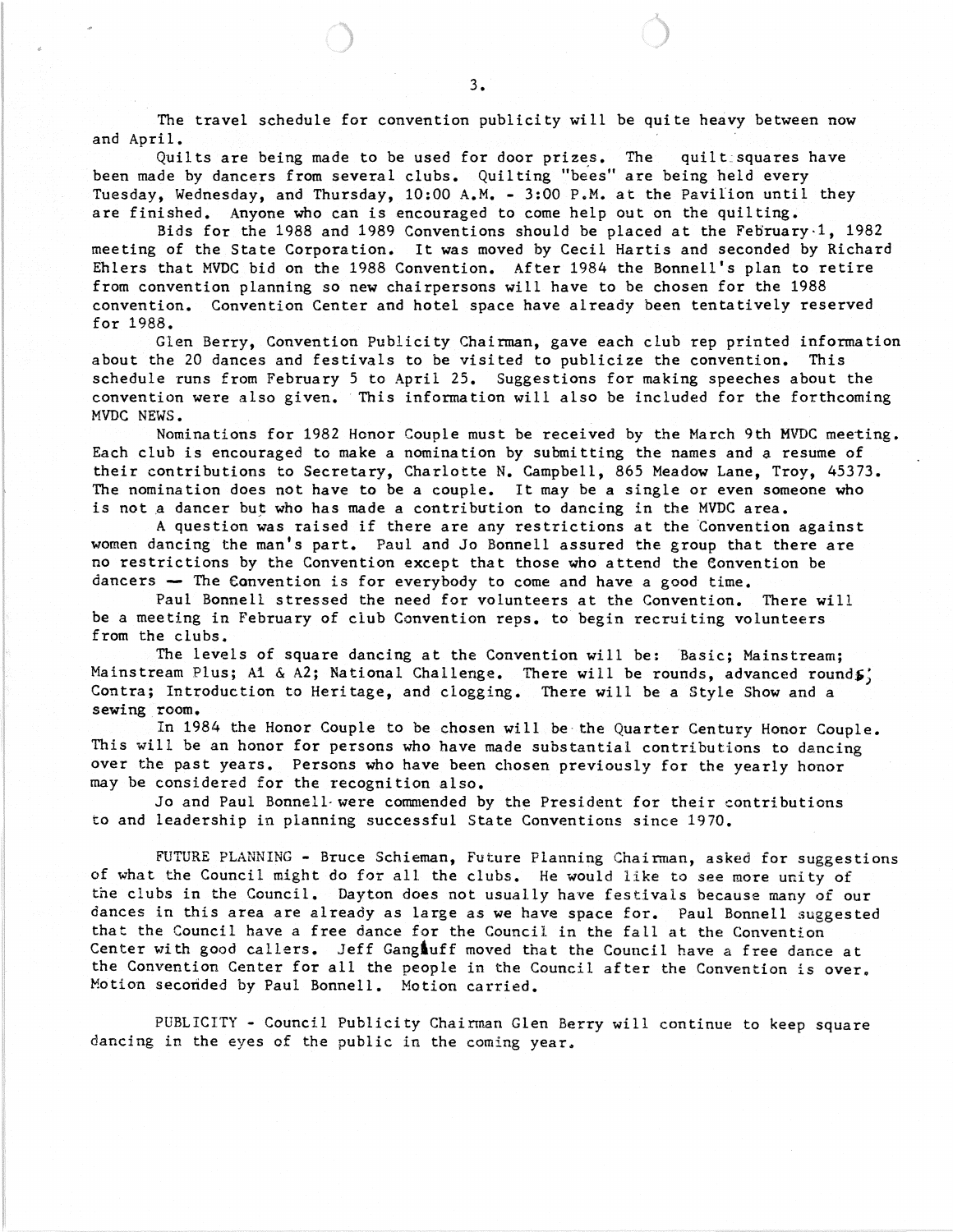On February 7 there will be square dancing at the Dayton Mall,  $2 - 4$  P.M., 6 - 8 P.M. with Jim Erbaugh calling. This is sponsored by Station WKFI and the Clinton County Squares.

Possible future public relations activities discussed were Kettering's Holiday-At-Home Celebration and a Subscription Dance at the Pavilion. No action was taken on either project.

JULY-DECEMBER, 1982 SCHEDULES - Schedules for July - December, 1982 club dances are due at the March 9 Council meeting. Due to the number of clubs and the size of the folder, members were reminded to include only the schedule  $-$  no other information or advertising. The State Convention from now through 1988 will be held the first Friday in May. Clubs are asked not to schedule dances on those weekends. Three thousand schedules will be printed. Changes in the format were discussed in order to provide more room for callers list and other necessary information. Suggestions and prices are being investigated further.

AUDITS' DUE - Clubs who dance regularly at MSP must file for audit to the City of Dayton. Ken Graham is in charge. The audit must be completed by March.

At the next Council meeting Walt Wilson will discuss the Constitution and will answer any questions members may have.

Plans are underway to hold a Club Leadership Clinic sometime this year. Details will be announced as plans progress.

Bobbie Myers will continue to be in charge of the Style Show and Sewing Clinics this year.

Michael Solomon Pavilion is supervised by the MSP Support Committee. Each club dancing here pays 5c per dancer to the fund. This fund is used for improvements at the Pavilion such as draperies, emergency lights, etc..

When clubs want to use the Pavilion for special dances, they must call Irene Romero, CIty of Dayton, to see if the date is available. Irene will confirm if this date is open. If the people need to come in early to set up, Irene needs to know that in order to schedule it in to avoid conflicts.

Two new trustees will be appointed in the near future.

HDNOR RAIDER RECOGNITION - Cecil Hartis presented a plan for recognizing club members who have been on 100 Banner Raids. A special badge has been designed to be presented to these "Honor Raiders".. A resume of each of these persons should be written up and will be published in the HYDC NEWS. The clubs recommending the persons for this honor must certify that the 100 raids have been made. It was moved by Gene Diener and seconded by Bruce Schinn that the Council accept the recommendations of the committee and support this project. The motion carried.

SPECIAL ANNOUNCEMENTS - Dancethon - Columbus - 6PM Friday, March 5 through March 6 24 hours continuous dancing - rotating callers. This will be held at Madison Middle School, 5474 Sedalia Drive. Pam and Jim Cooper, sponsoring. \$5 at door. Various levels of dancing.